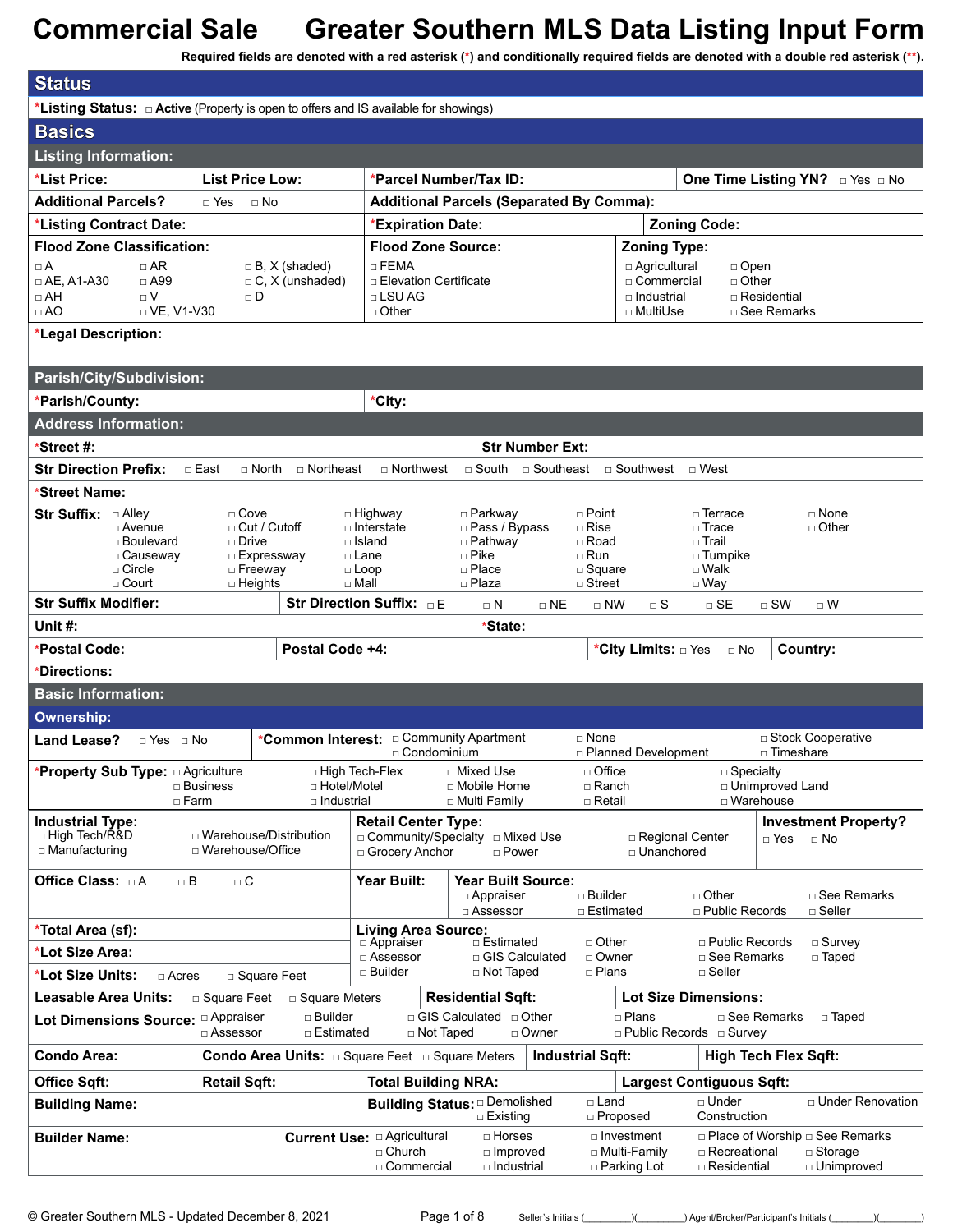**Required fields are denoted with a red asterisk (\*) and conditionally required fields are denoted with a double red asterisk (\*\*).**

| <b>Basic Information (continued):</b>                                                                                                                                                                                                                                                                                     |                                                                                                                                                                                         |                                                                                                       |                                                                                                                                                                                                                                                                                           |                 |                                                                                                                                                                                                                                                                                |                                                                                                                                                                                                                                                                             |
|---------------------------------------------------------------------------------------------------------------------------------------------------------------------------------------------------------------------------------------------------------------------------------------------------------------------------|-----------------------------------------------------------------------------------------------------------------------------------------------------------------------------------------|-------------------------------------------------------------------------------------------------------|-------------------------------------------------------------------------------------------------------------------------------------------------------------------------------------------------------------------------------------------------------------------------------------------|-----------------|--------------------------------------------------------------------------------------------------------------------------------------------------------------------------------------------------------------------------------------------------------------------------------|-----------------------------------------------------------------------------------------------------------------------------------------------------------------------------------------------------------------------------------------------------------------------------|
| <b>Stories Total:</b>                                                                                                                                                                                                                                                                                                     |                                                                                                                                                                                         | <b>Occupancy:</b> $\Box$ Available                                                                    | □ Occupied                                                                                                                                                                                                                                                                                | $\sqcap$ Vacant | <b>Current use Comments:</b>                                                                                                                                                                                                                                                   |                                                                                                                                                                                                                                                                             |
| Lease Considered? <b>Dies</b> DNo                                                                                                                                                                                                                                                                                         |                                                                                                                                                                                         | <b>Total Monthly Rent:</b>                                                                            |                                                                                                                                                                                                                                                                                           |                 | <b>Park Name:</b>                                                                                                                                                                                                                                                              |                                                                                                                                                                                                                                                                             |
|                                                                                                                                                                                                                                                                                                                           | $\Box$ Auction                                                                                                                                                                          | □ Bankruptcy Property                                                                                 | □ Conservatorship<br>□ HUD Owned<br>$\Box$ In Foreclosure                                                                                                                                                                                                                                 |                 | □ Notice Of Default<br>□ Real Estate Owned<br>□ Short Sale                                                                                                                                                                                                                     | □ Third Party Approval<br>$\sqcap$ Trust                                                                                                                                                                                                                                    |
| □ High Tech-Flex                                                                                                                                                                                                                                                                                                          |                                                                                                                                                                                         | □ Hotel/Motel<br>□ Industrial                                                                         | □ Land/Unimproved<br>□ Mobile Home Park                                                                                                                                                                                                                                                   |                 | □ Multi-Family<br>$\Box$ Office                                                                                                                                                                                                                                                | $\sqcap$ Retail<br>$\square$ Specialty                                                                                                                                                                                                                                      |
| <b>Business Type:</b>                                                                                                                                                                                                                                                                                                     |                                                                                                                                                                                         |                                                                                                       |                                                                                                                                                                                                                                                                                           |                 |                                                                                                                                                                                                                                                                                |                                                                                                                                                                                                                                                                             |
| $\Box$ Accounting<br>□ Medical Office<br>□ Administrative and Support<br>□ Adult Family Home<br>$\Box$ Advertising<br>$\Box$ Agriculture<br>□ Animal Grooming<br>$\Box$ Appliances<br>$\Box$ Aquarium Supplies<br>□ Arts and Entertainment<br>$\Box$ Athletic<br>$\Box$ Auto Body<br>□ Auto Dealer<br>$\sqcap$ Auto Glass | $\sqcap$ Build to Suit<br>$\sqcap$ Butcher<br>$\sqcap$ Cabinets<br>□ Car Wash<br>□ Carpet/Tile<br>$\sqcap$ Child Care<br>$\Box$ Church<br>$\Box$ Clothing<br>□ Commercial<br>□ Computer | □ Books/Cards/Stationary<br>□ Candy/Cookie<br>$\Box$ Condominium<br>□ Construction/Contractor         | $\sqcap$ Electronics<br>□ Employment<br>$\sqcap$ Farm<br>□ Fast Food<br>$\sqcap$ Financial<br>$\sqcap$ Fitness<br>□ Florist/Nursery<br>$\Box$ Food & Beverage<br>$\sqcap$ Forest Reserve<br>$\Box$ Franchise<br>$\sqcap$ Furniture<br>□ Gas Station<br>□ Gift Shop<br>$\sqcap$ Government |                 | □ Landscaping<br>□ Laundromat<br>□ Liquor Store<br>□ Live/Work<br>$\sqcap$ Locksmith<br>$\Box$ Manufacturing<br>$\sqcap$ Medical<br>$\sqcap$ Mixed<br>□ Mobile/Trailer Park<br>$\sqcap$ Multi-Tenant<br>$\sqcap$ Music<br>□ Nursing Home<br>$\sqcap$ Office<br>□ Office Supply | $\Box$ Real Estate<br>$\Box$ Recreation<br>□ Regional Center<br>$\Box$ Rental<br>□ Restaurant<br>$\sqcap$ Retail<br>□ Saddlery/Harness<br>$\sqcap$ Showroom<br>□ Single-Tenant<br>□ Special Use<br>□ Sporting Goods<br>□ Stand-Alone<br>$\Box$ Storage<br>$\Box$ Strip Mall |
| $\sqcap$ Auto Parts<br>□ Auto Rent/Lease<br>□ Auto Repair-Specialty<br>$\sqcap$ Auto Service<br>□ Auto Stereo/Alarm<br>$\Box$ Auto Tires<br>□ Auto Wrecking<br>□ Bakery<br>□ Bar/Tavern/Lounge<br>□ Barber/Beauty<br>□ Bed & Breakfast                                                                                    | $\Box$ Decorator<br>$\sqcap$ Dental<br>$\Box$ Distribution<br>$\Box$ Doughnut<br>□ Drugstore<br>□ Dry Cleaner                                                                           | $\Box$ Convalescent<br>□ Convenience Store<br>□ Dance Studio<br>□ Deli/Catering<br>□ Education/School | □ Grocery<br>$\Box$ Hardware<br>□ Health Food<br>$\Box$ Health Services<br>$\Box$ Hobby<br>□ Home Cleaner<br>□ Hospitality<br>$\sqcap$ Hotel/Motel<br>□ Ice Cream/Frozen Yogurt<br>$\sqcap$ Industrial<br>$\Box$ Jewelry                                                                  |                 | $\sqcap$ Other<br>$\Box$ Pad(s)<br>$\sqcap$ Paints<br>$\Box$ Parking<br>$\sqcap$ Pet Store<br>□ Photographer<br>$\sqcap$ Pizza<br>$\Box$ Printing<br>□ Professional Service<br>□ Professional/Office<br>$\Box$ Ranch                                                           | $\Box$ Toys<br>□ Transportation<br>$\sqcap$ Travel<br>□ Upholstery<br>$\Box$ Utility<br>□ Variety<br>$\sqcap$ Video<br>□ Wallpaper<br>□ Warehouse<br>$\Box$ Wholesale                                                                                                       |

### **Description**

**Public Remarks:**

*The Public Remarks may only contain a description of the property, its features, its location or community, specific terms to or exclusions from a sale (or lease). All text must be entered in the English language ONLY. The following are NOT allowed to appear in the property description: Gate/Alarm Codes, Lockbox Combo, FSBO, Vacant, Occupied, Open House Information, Showing Instructions, Email Addresses, Website Addresses, Phone Numbers, Agent, Assistant, Co-Lister or Owner Names, or any language that violates Fair Housing/HUD Guidelines.*

**Exclusions:**

**Inclusions:**

#### **Business URL:**

#### **Business URL Description:**

**Virtual Tour URL Unbranded (NO Agent/Broker Information):**

*The Virtual Tour Field shall contain ONLY a live link to a Virtual Tour of the property. The Virtual Tour may not include such things as: agent/broker photos, agent/broker names, phone numbers, web site addresses, email addresses or advertising other than about the property. No messages or solicitations of any kind. Begin your URL with HTTP:// or HTTPS://. For example http://www.virtualtoursite.com/etc.*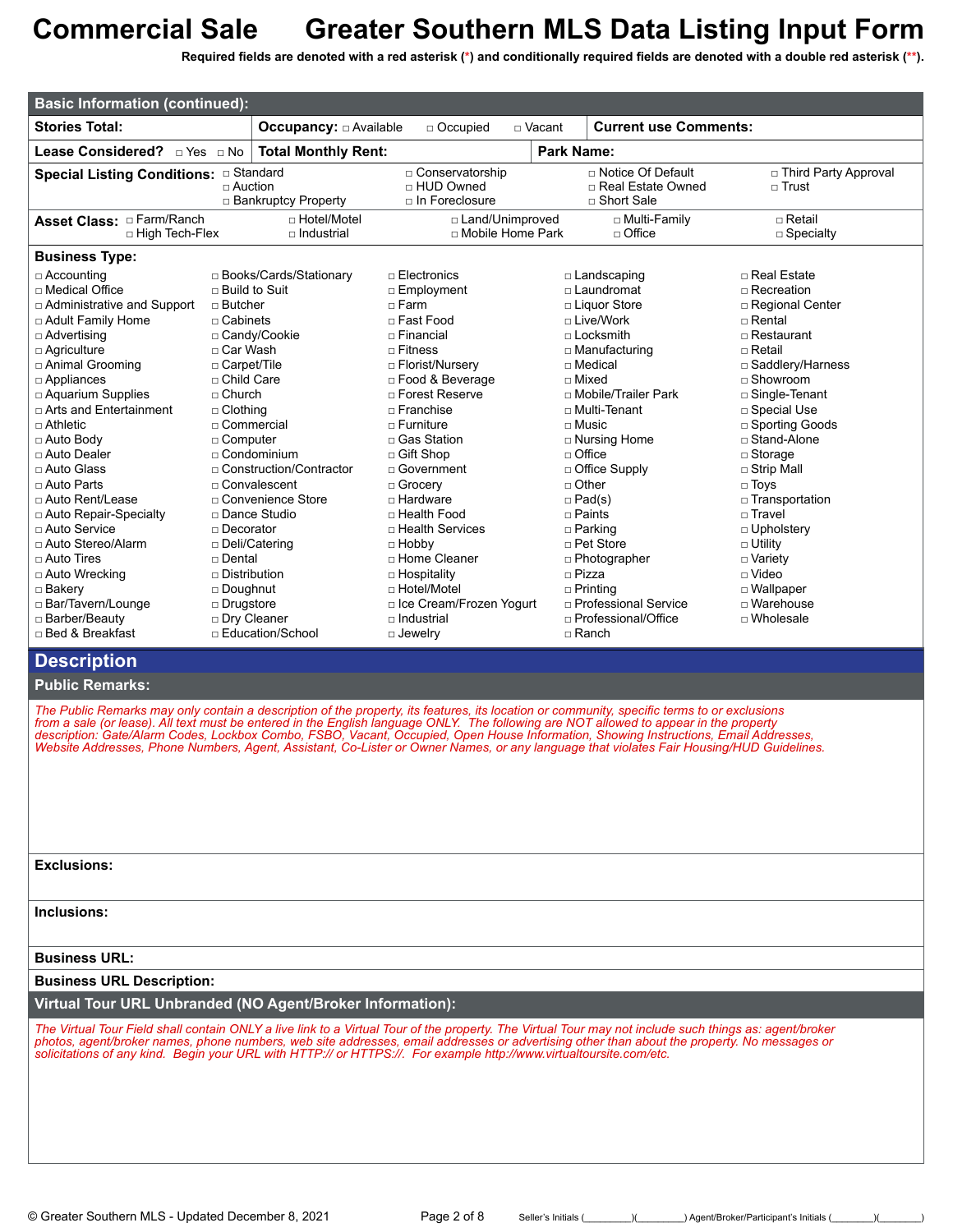**Required fields are denoted with a red asterisk (\*) and conditionally required fields are denoted with a double red asterisk (\*\*).**

### **Description (continued)**

### **Syndication Remarks & Branded Virtual Tour**

### **Syndication Remarks:**

*Syndication Remarks may contain information intended specifically for the consumers; this includes contact and other non-confidential information. Syndication Remarks is used in place of the Property Description for syndication display. If left blank during input, syndication websites will continue to receive the text you place in the "Property Description" field.*

#### **Virtual Tour URL Branded (Agent/Broker Information):**

*This Virtual Tour may include Agent/Office branding and will only be used in our Syndication data feeds. Begin your URL with HTTP:// or HTTPS://. For example http://www.virtualtoursite.com/etc.*

### **Features**

**Building Details:**

| <b>Panang Potano.</b>          |                                     |                                         |                            |
|--------------------------------|-------------------------------------|-----------------------------------------|----------------------------|
| *Lot Features:                 | <b>Construction Materials cont:</b> | <b>Heating continued:</b>               | <b>Cooling continued:</b>  |
| $\Box$ 0-1 Unit/Acre           | $\Box$ Brick                        | □ Forced Air                            | □ None                     |
| $\Box$ 2-5 Units/Acre          | □ Brick Veneer                      | □ Heat Pump                             | □ SEER Rated 13-15         |
| □ 6-10 Units/Acre              | □ Cedar                             | □ High Efficiency                       | □ SEER Rated 16+           |
| □ 11-15 Units/Acre             | □ Cellulose Insulation              | □ Humidity Control                      | $\Box$ Wall/Window Unit(s) |
| □ 16-20 Units/Acre             | $\sqcap$ Concrete                   | □ Natural Gas                           |                            |
| □ 21-25 Units/Acre             | □ Drywall Walls                     | $\sqcap$ None                           | Fence:                     |
| □ 26-30 Units/Acre             | □ Fiberglass Siding                 | □ Pellet Stove                          | □ Barbed Wire              |
| $\Box$ 31-35 Units/Acre        | □ Flagstone                         | □ Propane                               | $\sqcap$ Block             |
| $\Box$ 36-40 Units/Acre        | $\sqcap$ Frame                      | □ Radiant                               | $\Box$ Brick               |
| □ Agricultural                 | □ Hardboard                         | □ Solar                                 | □ Chain Link               |
| □ Agricultural - Dairy         | □ HardiPlank Type                   | □ Space Heater                          | □ Cross Fenced             |
| □ Agricultural - Other         | $\square$ Log                       | □ Wall Furnace                          | $\Box$ Electric            |
| □ Agricultural - Row/Crop      | □ Log Siding                        | $\sqcap$ Wood                           | $\Box$ Invisible           |
| □ Agricultural - Tree/Orchard  | □ Masonite                          | □ Wood Stove                            | □ Livestock                |
| □ Back Yard                    | □ Metal Siding                      |                                         | □ Masonry                  |
| □ Corner Lot                   | $\Box$ Other                        | <b>Security Features:</b>               | □ None                     |
| □ Cul-De-Sac                   | □ Plaster                           | $\Box$ 24 Hour Security                 | $\sqcap$ Partial           |
| □ Front Yard                   | □ Redwood Siding                    | □ Automatic Gate                        | □ Privacy                  |
| □ Garden                       | □ See Remarks                       | □ Carbon Monoxide Detector(s)           | □ Redwood                  |
| □ Irregular Lot                | □ Shake Siding                      | □ Card/Code Access                      | $\Box$ Security            |
| □ Landscaped                   | □ Shingle Siding                    | □ Closed Circuit Camera(s)              | □ Split Rail               |
| □ Lawn                         | □ Spray Foam Insulation             | □ Fire and Smoke Detection System       | □ Stone                    |
| □ No Landscaping               | $\Box$ Steel                        | □ Fire Rated Drywall                    | □ Stucco Wall              |
| □ On Golf Course               | □ Steel Siding                      | □ Fire Sprinkler System                 | $\Box$ Vinyl               |
| □ Pasture                      | $\Box$ Stone                        | $\Box$ Firewall(s)                      | $\Box$ Wire                |
| □ Patio Home                   | □ Stone Veneer                      | □ Gated Community                       | $\Box$ Wood                |
| □ Paved                        | $\Box$ Stucco                       | □ Security Lights                       | □ Wrought Iron             |
| □ Ranch                        | □ Synthetic Stucco                  | □ Security System                       |                            |
| $\Box$ Secluded                | □ Unknown                           | $\Box$ Smoke Detector(s)                | Signage:                   |
| □ Sprinkler System             | □ Vertical Siding                   | □ Window Bars                           | □ Sign Freestanding        |
| □ Sprinklers Drip System       | □ Vinyl Siding                      | □ Wired for Alarm System                | □ Sign on Building         |
| □ Treed Lot                    | □ Wood Siding                       |                                         |                            |
| □ Utilities - Overhead         |                                     | Cooling:                                | <b>Building Features:</b>  |
| □ Yard                         | Heating:                            | □ Ceiling Fans                          | □ Elevators                |
| □ Zero Lot Line                | □ Baseboard                         | □ Central Air                           | □ Living Quarters          |
|                                | $\square$ Butane                    | $\Box$ One                              | □ Phone System             |
| <b>Construction Materials:</b> | $\Box$ Central                      | $\Box$ Electric                         | $\Box$ Rec Room            |
| □ Aluminum Siding              | $\Box$ Electric                     | □ Multi Units                           | □ TV System                |
| $\Box$ Asphalt                 | □ ENERGY STAR Qualified Equipment   | <b>DENERGY STAR Qualified Equipment</b> |                            |
| $\Box$ Block                   | $\Box$ Fireplace(s)                 | □ High Efficiency                       |                            |
| $\Box$ Blown-In Insulation     | □ Floor Furnace                     | □ Humidity Control                      |                            |

© Greater Southern MLS - Updated December 8, 2021 Page 3 of 8 Seller's Initials (\_\_\_\_\_\_)(\_\_\_\_\_\_\_) Agent/Broker/Participant's Initials (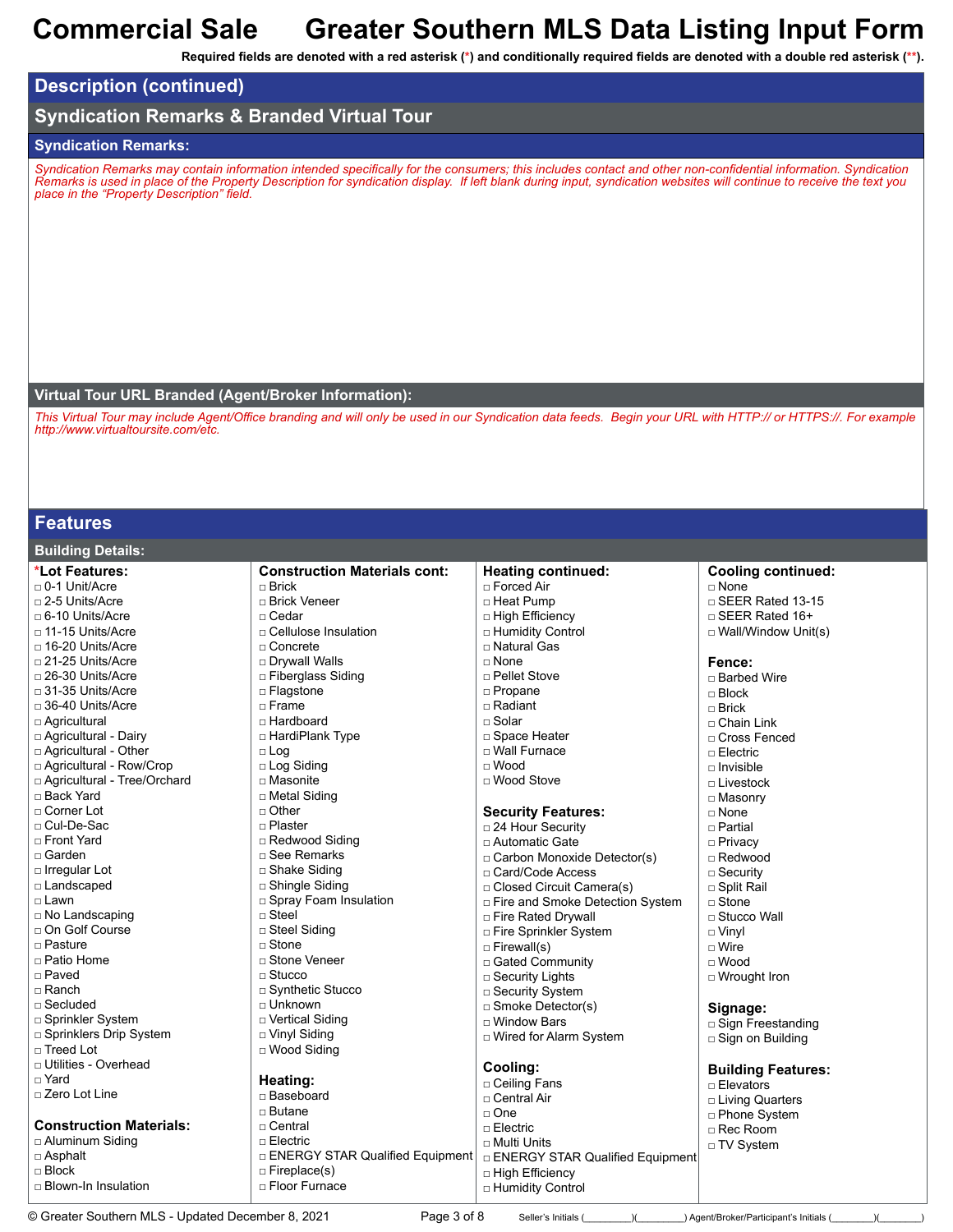| <b>Features (continued)</b>                                                                                                                                                                                                                                                                                                                                                                                                                                                                                                                                                                 |                                                                                                                                                                                                                                                                                                                                                                                                                                                            |                                                                                                                                                                                                                                                                                                 |                                                                                                 |
|---------------------------------------------------------------------------------------------------------------------------------------------------------------------------------------------------------------------------------------------------------------------------------------------------------------------------------------------------------------------------------------------------------------------------------------------------------------------------------------------------------------------------------------------------------------------------------------------|------------------------------------------------------------------------------------------------------------------------------------------------------------------------------------------------------------------------------------------------------------------------------------------------------------------------------------------------------------------------------------------------------------------------------------------------------------|-------------------------------------------------------------------------------------------------------------------------------------------------------------------------------------------------------------------------------------------------------------------------------------------------|-------------------------------------------------------------------------------------------------|
| <b>Building Details:</b>                                                                                                                                                                                                                                                                                                                                                                                                                                                                                                                                                                    |                                                                                                                                                                                                                                                                                                                                                                                                                                                            |                                                                                                                                                                                                                                                                                                 |                                                                                                 |
| Roof:<br>□ Asbestos Shingle<br>□ Seal Tab<br>$\Box$ Asphalt<br>□ Composition<br>□ Concrete<br>$\Box$ Copper<br>□ Flat<br>□ Foam<br>□ Metal<br>□ Mixed<br>□ None<br>$\Box$ Other<br>□ Ridge Vents<br>$\square$ Shake<br>$\Box$ Shingle<br>□ Slate<br>□ Spanish Tile<br>□ Stone<br>$\Box$ Synthetic<br>□ Tar/Gravel<br>$\Box$ Tile<br>$\Box$ Wood                                                                                                                                                                                                                                             | Laundry:<br>Dryer Included<br><b>Electric Dryer Hookup</b><br>□ Gas & Electric Dryer Hookup<br>□ Gas Dryer Hookup<br>□ In Carport<br>□ In Closet<br>□ In Garage<br>□ In Kitchen<br>□ Individual Room<br>$\Box$ Inside<br>$\Box$ None<br>$\Box$ Outside<br>□ See Remarks<br>$\Box$ Stackable<br>□ Washer Hookup<br>□ Washer Included                                                                                                                        | <b>Waterfront Features:</b><br>□ Across the Road from Lake/Ocean<br>□ Beach Access<br>□ Beach Front<br>□ Fishing in Community<br>$\Box$ Includes Dock<br>□ Lake<br>□ Lake Front<br>□ Lake Privileges<br>□ Navigable Water<br>$\Box$ Pond<br>□ River Front<br>□ Waterfront With Home Across Road |                                                                                                 |
| <b>Utilities</b>                                                                                                                                                                                                                                                                                                                                                                                                                                                                                                                                                                            |                                                                                                                                                                                                                                                                                                                                                                                                                                                            |                                                                                                                                                                                                                                                                                                 |                                                                                                 |
| Utilities:<br>$\Box$ Cable Available<br>□ Cable Connected<br>□ Cable Not Available<br><b>Electricity Available</b><br><b>Electricity Connected</b><br><b>Electricity Not Available</b><br>□ Natural Gas Available<br>□ Natural Gas Connected<br>□ Natural Gas Not Available<br>$\Box$ None<br>$\Box$ Other<br>□ Phone Available<br>□ Phone Connected<br>□ Phone Not Available<br>$\Box$ Propane<br>□ See Remarks<br>$\Box$ Sewer Available<br>□ Sewer Connected<br>$\Box$ Sewer Not Available<br>□ Underground Utilities<br>□ Water Available<br>□ Water Connected<br>□ Water Not Available | <b>Watersource:</b><br>□ None<br>□ Other<br>□ Private<br>$\Box$ Public<br>□ See Remarks<br>□ Well<br><b>Laundry Equipment Own Lease:</b><br>□ Lease<br>$\Box$ Own<br>□ Pond<br>Electric:<br>$\square$ 220 Volts<br>□ 220 Volts For Spa<br>□ 220 Volts in Garage<br>□ 220 Volts in Kitchen<br>□ 220 Volts in Laundry<br>□ 220 Volts in Workshop<br>□ 220V Other - See Remarks<br>$\Box$ 440 Volts<br>□ Electricity - On Property<br>□ Electricity - Unknown | <b>Electricity Provided By:</b><br>$\Box$ Beauregard<br>$\Box$ Cleco<br>$\Box$ Entergy<br>l□ Jeff Davis<br>$\Box$ Other                                                                                                                                                                         | Voltage:<br>Amperage:<br>Phase:<br><b>Clearance Height Min:</b><br><b>Clearance Height Max:</b> |
| <b>Garage and Parking</b>                                                                                                                                                                                                                                                                                                                                                                                                                                                                                                                                                                   |                                                                                                                                                                                                                                                                                                                                                                                                                                                            |                                                                                                                                                                                                                                                                                                 |                                                                                                 |
| <b>Parking Total:</b>                                                                                                                                                                                                                                                                                                                                                                                                                                                                                                                                                                       |                                                                                                                                                                                                                                                                                                                                                                                                                                                            |                                                                                                                                                                                                                                                                                                 |                                                                                                 |
| <b>Uncovered Spaces:</b>                                                                                                                                                                                                                                                                                                                                                                                                                                                                                                                                                                    |                                                                                                                                                                                                                                                                                                                                                                                                                                                            |                                                                                                                                                                                                                                                                                                 |                                                                                                 |
| <b>Carport Spaces:</b>                                                                                                                                                                                                                                                                                                                                                                                                                                                                                                                                                                      |                                                                                                                                                                                                                                                                                                                                                                                                                                                            |                                                                                                                                                                                                                                                                                                 |                                                                                                 |
| <b>Parking Ratio:</b>                                                                                                                                                                                                                                                                                                                                                                                                                                                                                                                                                                       |                                                                                                                                                                                                                                                                                                                                                                                                                                                            |                                                                                                                                                                                                                                                                                                 |                                                                                                 |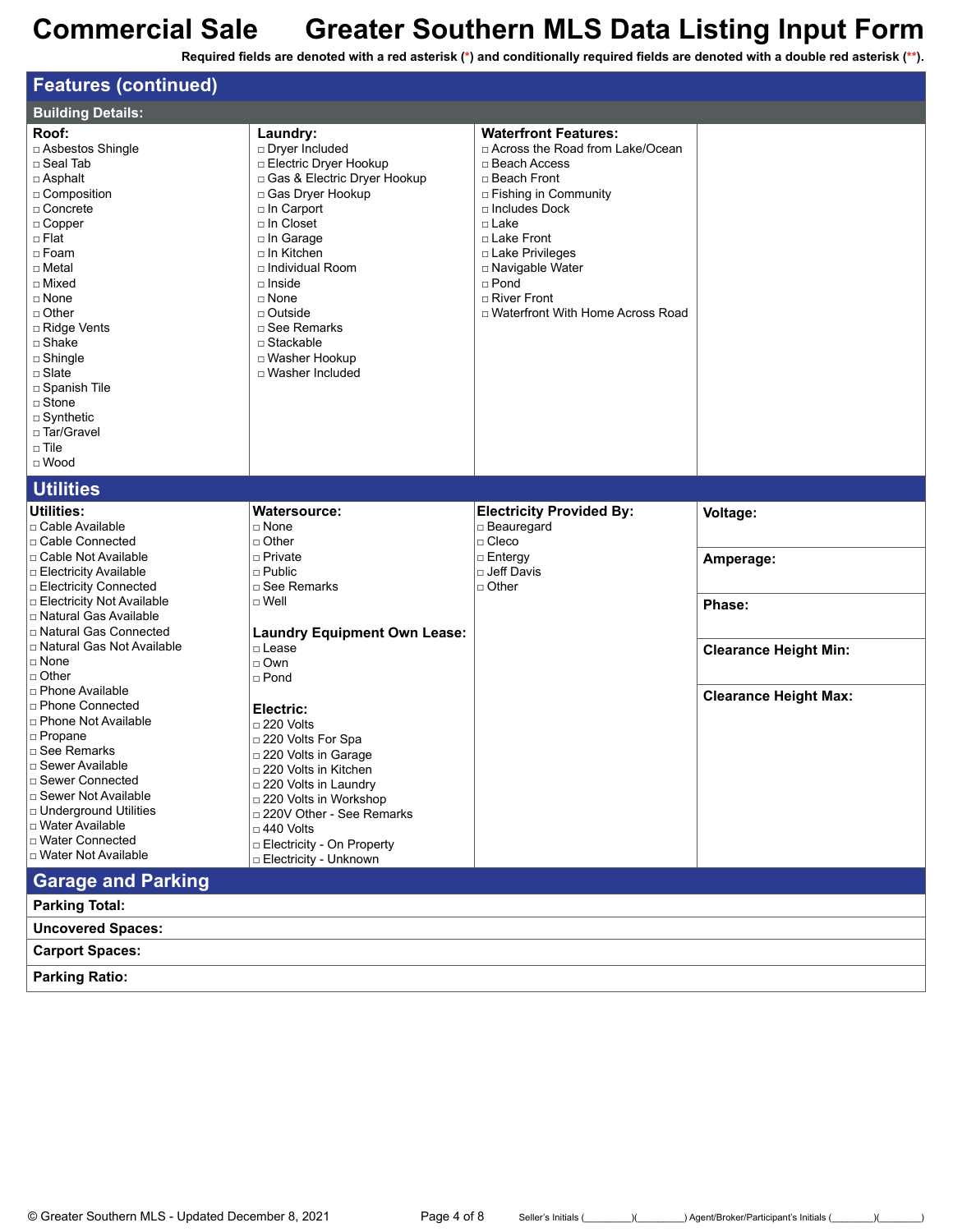| <b>Land &amp; Terms</b>                                                                                                                                                                                                                |                                                                                                                              |                                                                                                                                               |                                                                                           |                                                                                                                          |                                                                                                   |
|----------------------------------------------------------------------------------------------------------------------------------------------------------------------------------------------------------------------------------------|------------------------------------------------------------------------------------------------------------------------------|-----------------------------------------------------------------------------------------------------------------------------------------------|-------------------------------------------------------------------------------------------|--------------------------------------------------------------------------------------------------------------------------|---------------------------------------------------------------------------------------------------|
| <b>Land Information:</b>                                                                                                                                                                                                               |                                                                                                                              |                                                                                                                                               |                                                                                           |                                                                                                                          |                                                                                                   |
| <b>Land Use:</b> $\Box$ Industrial                                                                                                                                                                                                     | □ Mobile Home Park                                                                                                           | □ Multi-Family                                                                                                                                | $\Box$ Office                                                                             | $\Box$ Other                                                                                                             | $\sqcap$ Retail                                                                                   |
| <b>Number of Buildings:</b>                                                                                                                                                                                                            |                                                                                                                              | <b>Number of Units Leased:</b>                                                                                                                |                                                                                           | <b>Anchors / Co-Tenants:</b>                                                                                             |                                                                                                   |
| Topography:                                                                                                                                                                                                                            |                                                                                                                              | Zoning:                                                                                                                                       |                                                                                           |                                                                                                                          |                                                                                                   |
| <b>Listing Terms:</b><br>□ 1031 Exchange<br>□ Cash<br>□ Cash To Existing Loan<br>□ Cash to New Loan<br>□ Contract<br>□ Conventional<br>□ Fannie Mae                                                                                    | $\Box$ FHA<br>$\Box$ FHA 203(b)<br>$\Box$ FHA 203(k)<br>□ Freddie Mac<br>□ Government Loan<br>□ Land Use Fee<br>□ Lease Back | □ Lease Option<br>□ Lien Release<br>□ Non-Smoking Premises<br>□ Owner May Carry<br>□ Owner Pay Points<br>□ Owner Survey<br>□ Owner Will Carry | $\sqcap$ Submit<br>$\Box$ Trade                                                           | □ Private Financing Available<br>□ Relocation Property<br>□ Subject To Court<br>□ Subject To Other<br>$\Box$ Subordinate | □ Trust Conveyance<br>□ Trust Deed<br>□ USDA Loan<br>□ VA Loan<br>□ VA No Loan<br>□ VA No No Loan |
| <b>Current Financing:</b>                                                                                                                                                                                                              |                                                                                                                              |                                                                                                                                               |                                                                                           |                                                                                                                          |                                                                                                   |
| □ Assumable<br>□ Contract<br>□ Conventional<br>□ Existing Bonds                                                                                                                                                                        | □ Fannie Mae<br>$\Box$ FHA<br>$\Box$ FHA 203(b)<br>$\Box$ FHA 203(k)                                                         | □ Freddie Mac<br>□ Government Loan<br>$\Box$ None<br>$\Box$ Other                                                                             | $\Box$ Private<br>□ USDA<br>$\Box$ VA                                                     | □ VA No Loan                                                                                                             | □ VA No No Loan                                                                                   |
| <b>Office &amp; MLS</b>                                                                                                                                                                                                                |                                                                                                                              |                                                                                                                                               |                                                                                           |                                                                                                                          |                                                                                                   |
| <b>Listing Information:</b>                                                                                                                                                                                                            |                                                                                                                              |                                                                                                                                               |                                                                                           |                                                                                                                          |                                                                                                   |
| *Buyer Agency Comp:                                                                                                                                                                                                                    |                                                                                                                              | *Buyer Agency Comp Type: 5                                                                                                                    | □ %<br>$\Box$ See Remarks                                                                 |                                                                                                                          | *Dual Variable Compensation? DYes DNo                                                             |
| <b>Buyer Agency Comp Remarks:</b>                                                                                                                                                                                                      |                                                                                                                              |                                                                                                                                               |                                                                                           |                                                                                                                          |                                                                                                   |
| *Listing Service:<br>□ Entry Only<br>□ Full Service                                                                                                                                                                                    | □ Limited Service                                                                                                            | <b>Start Showing Date:</b>                                                                                                                    |                                                                                           |                                                                                                                          | <b>Sign on Property?</b><br>□ Yes<br>$\Box$ No                                                    |
| *Listing Agreement:                                                                                                                                                                                                                    | □ Exclusive Right To Sell                                                                                                    | □ Exclusive Right With Exception                                                                                                              | $\Box$ Open                                                                               | □ Seller Reserved                                                                                                        |                                                                                                   |
| <b>Contact Information:</b>                                                                                                                                                                                                            |                                                                                                                              |                                                                                                                                               |                                                                                           |                                                                                                                          |                                                                                                   |
| *Showing Contact Type:                                                                                                                                                                                                                 | $\Box$ Agent<br>$\Box$ None                                                                                                  | $\Box$ Occupant                                                                                                                               | $\Box$ Other<br>□ Owner                                                                   | □ Property Manager                                                                                                       | □ See Remarks                                                                                     |
|                                                                                                                                                                                                                                        |                                                                                                                              |                                                                                                                                               |                                                                                           |                                                                                                                          |                                                                                                   |
|                                                                                                                                                                                                                                        |                                                                                                                              |                                                                                                                                               |                                                                                           |                                                                                                                          | Ext:                                                                                              |
| <b>Showing Contact Name:</b>                                                                                                                                                                                                           |                                                                                                                              |                                                                                                                                               | <b>Showing Contact Phone:</b>                                                             |                                                                                                                          |                                                                                                   |
| <b>Occupant Information:</b><br>*Occupant Type:                                                                                                                                                                                        | □ Owner<br>□ Tenant □ Vacant                                                                                                 |                                                                                                                                               | <b>Owner Name:</b>                                                                        |                                                                                                                          |                                                                                                   |
| <b>Owner Phone:</b>                                                                                                                                                                                                                    |                                                                                                                              |                                                                                                                                               |                                                                                           |                                                                                                                          |                                                                                                   |
| <b>Showing Information:</b>                                                                                                                                                                                                            |                                                                                                                              |                                                                                                                                               |                                                                                           |                                                                                                                          |                                                                                                   |
| *Showing Instructions:                                                                                                                                                                                                                 |                                                                                                                              |                                                                                                                                               |                                                                                           |                                                                                                                          |                                                                                                   |
| *Lock Box Location:                                                                                                                                                                                                                    |                                                                                                                              |                                                                                                                                               |                                                                                           |                                                                                                                          |                                                                                                   |
| *Lock Box Description: Call Listing Office                                                                                                                                                                                             | $\Box$ Combo<br>$\Box$ Multacc                                                                                               | $\Box$ None<br>$\sqcap$ Risco<br>□ See Remarks                                                                                                | □ SentriLock<br>$\Box$ Supra                                                              | □ Seller Providing Access                                                                                                |                                                                                                   |
| <b>Lock Box Version:</b>                                                                                                                                                                                                               | □ Supra BT<br>□ Supra                                                                                                        | □ Supra BT LE                                                                                                                                 | <b>Lock Box Serial Number:</b>                                                            |                                                                                                                          |                                                                                                   |
| <b>Showing Requirements:</b><br>$\Box$ 24 Hour Notice<br>□ Appointment Only<br>□ Call Listing Agent<br>□ Call Listing Office<br>□ Call Manager                                                                                         | □ Call Owner<br>□ Call Tenant<br>□ Combination Lock Box<br>□ Day Sleeper<br>□ Do Not Show                                    | □ Email Listing Agent<br>□ Key In Office<br>$\Box$ Lockbox<br>$\Box$ No Lockbox<br>$\Box$ No Sign                                             | □ Occupied                                                                                | $\Box$ Pet(s) on Premises<br>□ Restricted Hours<br>□ Security System<br>□ See Remarks                                    | □ Showing Service<br>□ Text Listing Agent<br>□ To Be Built<br>□ Under Construction                |
| <b>Contact Information:</b>                                                                                                                                                                                                            |                                                                                                                              |                                                                                                                                               |                                                                                           |                                                                                                                          |                                                                                                   |
| <b>Other Phone Description:</b><br>*Preferred Order of Contact - Select up to 6 contact options using the numbers 1 to 6 to specify the order.<br>Agent Cell Ph<br>Agent Direct Ph<br><b>Agent Email</b><br>Agent Fax<br>Agent Home Ph | Agent Pager Ph<br><b>Agent Text Message</b><br><b>Agent Toll Free</b><br>Agent Voice Mail<br>Co-Agent Cell Ph                | Co-Agent Email<br>Co-Agent Fax                                                                                                                | <b>Other Phone Number:</b><br>Co-Agent Direct Ph<br>Co-Agent Home Ph<br>Co-Agent Pager Ph | Co-Agent Text Message<br>Co-Agent Toll Free<br>Co-Agent Voice Mail<br><b>Offers Email</b><br>Office Fax                  | Ext:<br>Office Ph<br>Other                                                                        |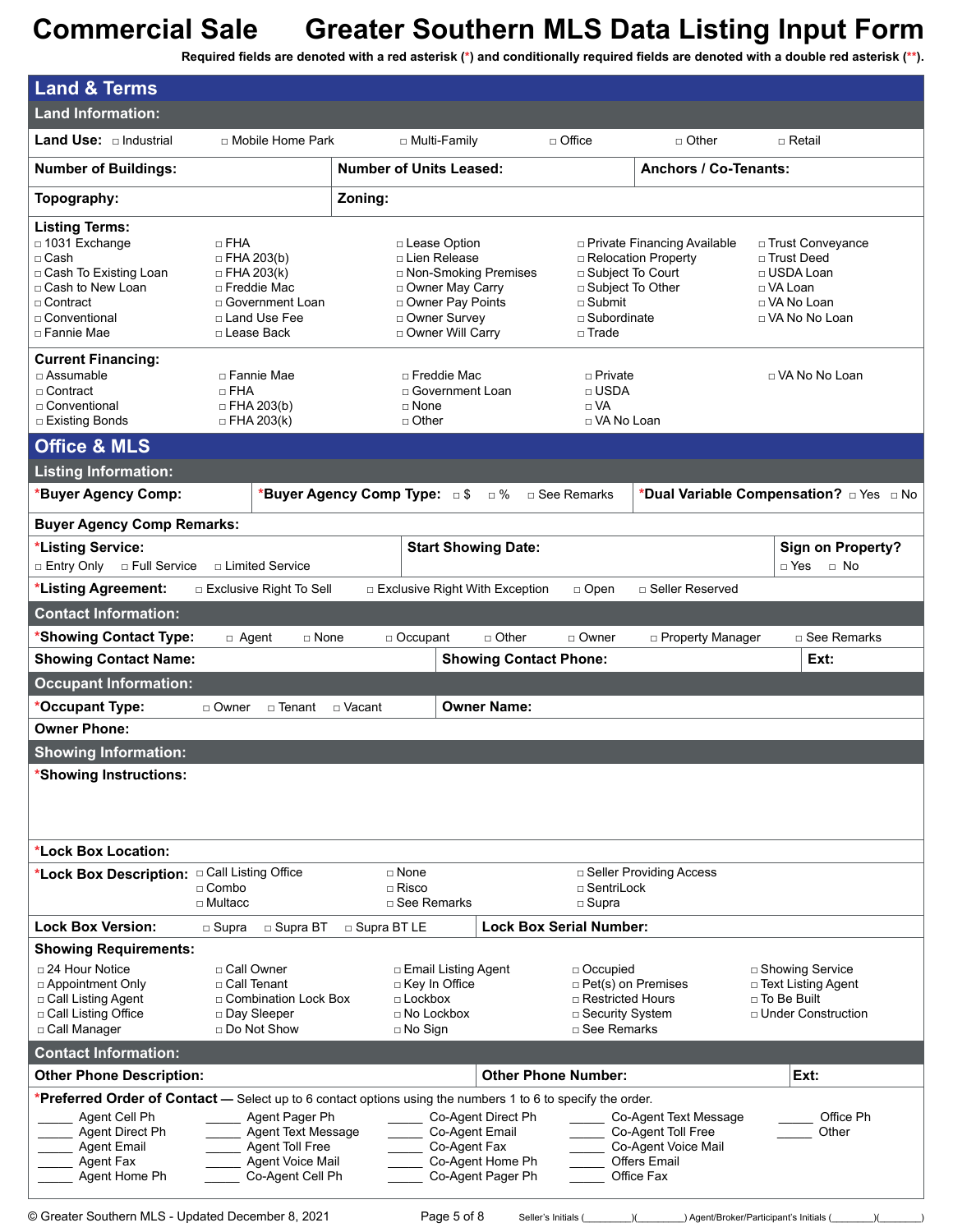| <b>Office &amp; MLS</b>                |          |                                                                                                      |                                            |                                                               |
|----------------------------------------|----------|------------------------------------------------------------------------------------------------------|--------------------------------------------|---------------------------------------------------------------|
| <b>Private Remarks:</b>                |          |                                                                                                      |                                            |                                                               |
|                                        |          |                                                                                                      |                                            |                                                               |
|                                        |          |                                                                                                      |                                            |                                                               |
| MLS:                                   |          |                                                                                                      |                                            |                                                               |
| <b>Ad Number:</b>                      |          |                                                                                                      |                                            |                                                               |
|                                        |          | Before selecting "No" on any of the below options written authorization from the seller is required. |                                            |                                                               |
| *Internet Entire Listing Display? DYes |          | $\Box$ No                                                                                            | *Internet Address Display?                 | $\Box$ No<br>□ Yes                                            |
| *Internet Consumer Comment?            |          | $\Box$ Yes<br>— No                                                                                   | *Internet Automated Valuation Display?     | □ Yes<br>$\Box$ No                                            |
|                                        |          | *Neighborhood Market Report Seller Participant? DYes<br>$\Box$ No                                    |                                            |                                                               |
| <b>Agent Information:</b>              |          |                                                                                                      |                                            |                                                               |
| *List Agent MLS ID:                    |          |                                                                                                      | <b>Co-List Agent MLS ID:</b>               |                                                               |
| List Team ID:                          |          |                                                                                                      | <b>Co-List Team ID:</b>                    |                                                               |
| <b>Offers Email:</b>                   |          |                                                                                                      | *List Agent Email Confidential:            |                                                               |
| Photographer MLS ID:                   |          |                                                                                                      |                                            |                                                               |
| <b>BRE - Listing Agent</b>             |          |                                                                                                      |                                            |                                                               |
| <b>Listing Agent information:</b>      |          |                                                                                                      |                                            |                                                               |
| <b>List Agent:</b>                     |          |                                                                                                      | List Agent State License Number:           |                                                               |
| <b>Co-Listing Agent information:</b>   |          |                                                                                                      |                                            |                                                               |
| <b>Co-List Agent:</b>                  |          |                                                                                                      | <b>Co-List Agent State License Number:</b> |                                                               |
| <b>Financial Information</b>           |          |                                                                                                      |                                            |                                                               |
| <b>General Financial Information:</b>  |          |                                                                                                      |                                            |                                                               |
| <b>Accounting Type:</b>                | □ Actual | $\Box$ ProForma                                                                                      | <b>Tax Annual Amount:</b>                  |                                                               |
|                                        |          |                                                                                                      |                                            |                                                               |
| Cap Rate:                              |          |                                                                                                      | Tax Year:                                  | <b>Tax Rate:</b>                                              |
| <b>Annual Expense Information:</b>     |          |                                                                                                      |                                            |                                                               |
| <b>Expense Year:</b>                   |          | <b>Real Estate Tax:</b>                                                                              | <b>Personal Property Amount:</b>           | <b>Legal Accounting:</b>                                      |
| <b>Advertising:</b>                    |          | Insurance:                                                                                           | Electric:                                  | <b>Water/Sewer:</b>                                           |
| Trash:                                 |          | Prof. Management:                                                                                    | <b>Resident Manager:</b>                   | <b>Building:</b>                                              |
| <b>Maintenance:</b>                    |          | <b>Supplies:</b>                                                                                     | Other:                                     | <b>Total Expenses:</b>                                        |
| <b>Reserves:</b>                       |          |                                                                                                      |                                            |                                                               |
| <b>Annual Operating Information:</b>   |          |                                                                                                      |                                            |                                                               |
| <b>Gross Scheduled Income:</b>         |          |                                                                                                      | <b>Vacancy Allowance:</b>                  |                                                               |
| <b>Vacancy Allowance Rate:</b>         |          |                                                                                                      | <b>Laundry Income:</b>                     |                                                               |
| <b>Other Income:</b>                   |          |                                                                                                      | <b>Effective Gross:</b>                    |                                                               |
| <b>Operating Expense:</b>              |          |                                                                                                      | <b>Net Operating Income:</b>               |                                                               |
| <b>Unit Information</b>                |          |                                                                                                      |                                            |                                                               |
| <b>Unit Information:</b>               |          |                                                                                                      |                                            |                                                               |
| # of Units in Community:               |          | <b>Max Tot Area Units:</b> $\Box$ Square Feet $\Box$ Square Meters                                   |                                            | Min Total Area Units: $\Box$ Square Feet $\Box$ Square Meters |
| Unit #1                                |          |                                                                                                      |                                            |                                                               |
| # Of Units:                            | #Beds:   |                                                                                                      | #Baths:                                    | Rent:                                                         |
| Area:                                  |          | <b>Area Units:</b> $\Box$ Square Feet $\Box$ Square Meters                                           | <b>Description:</b>                        |                                                               |
| Unit #2                                |          |                                                                                                      |                                            |                                                               |
| # Of Units:                            | #Beds:   |                                                                                                      | #Baths:                                    | Rent:                                                         |
| Area:                                  |          | <b>Area Units:</b> $\Box$ Square Feet $\Box$ Square Meters                                           | <b>Description:</b>                        |                                                               |
| Unit #3                                |          |                                                                                                      |                                            |                                                               |
| # Of Units:<br>Area:                   | #Beds:   |                                                                                                      | #Baths:<br><b>Description:</b>             | Rent:                                                         |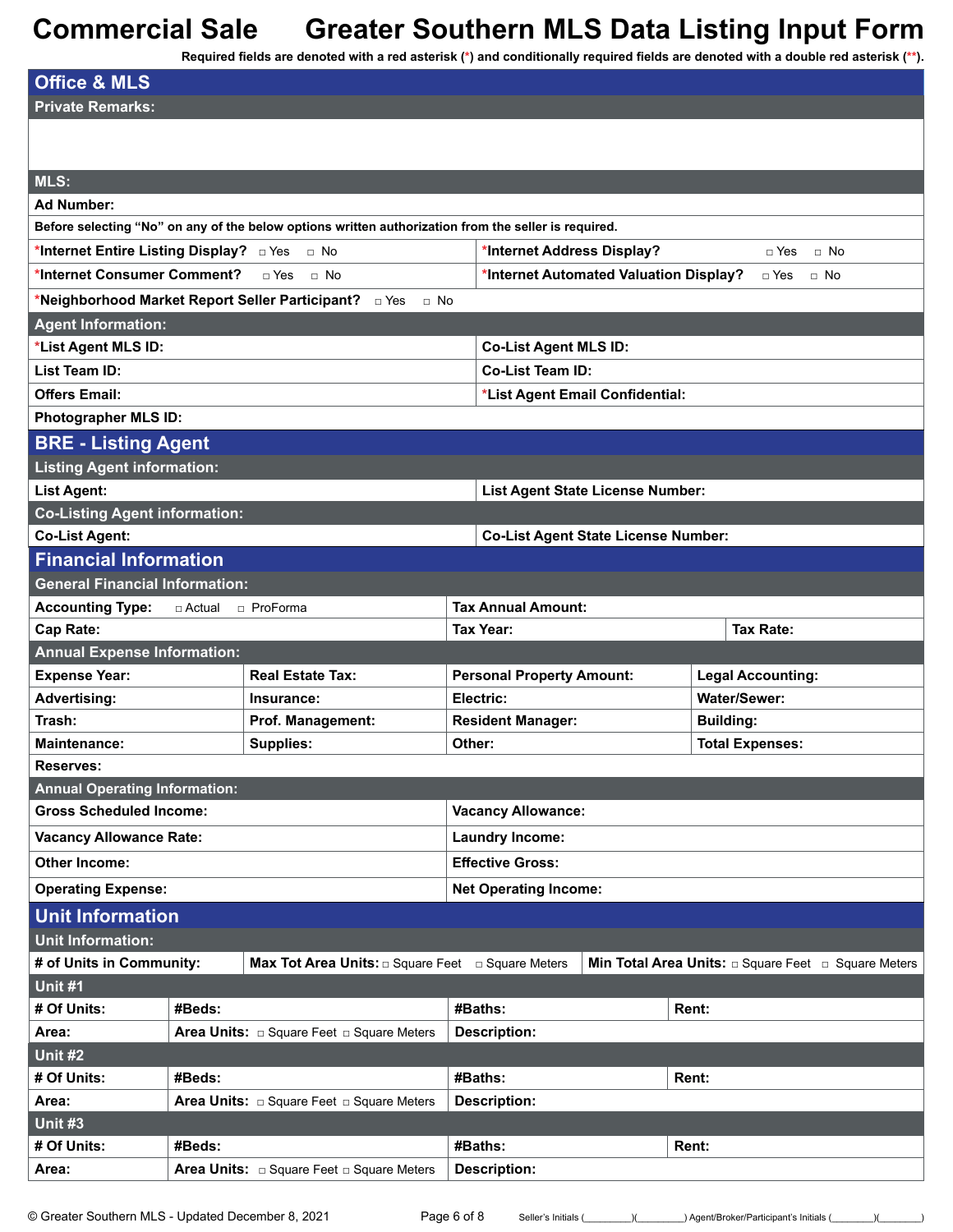| <b>Unit Information continued:</b>                                                               |                                                                                   |                       |                                 |       |  |
|--------------------------------------------------------------------------------------------------|-----------------------------------------------------------------------------------|-----------------------|---------------------------------|-------|--|
| Unit #4                                                                                          |                                                                                   |                       |                                 |       |  |
| # Of Units:                                                                                      | #Beds                                                                             | #Baths:               |                                 | Rent: |  |
| Area:                                                                                            | <b>Area Units:</b> $\Box$ Square Feet $\Box$ Square Meters                        | <b>Description:</b>   |                                 |       |  |
| Unit $#5$                                                                                        |                                                                                   |                       |                                 |       |  |
| # Of Units:                                                                                      | #Beds:                                                                            | #Baths:               |                                 | Rent: |  |
| Area:                                                                                            | <b>Area Units:</b> $\Box$ Square Feet $\Box$ Square Meters                        | Description:          |                                 |       |  |
| <b>Power Production</b>                                                                          |                                                                                   |                       |                                 |       |  |
|                                                                                                  | If you have one or more Power Production events planned, you may enter them here. |                       |                                 |       |  |
| <b>Power Production #1:</b>                                                                      |                                                                                   |                       |                                 |       |  |
| <b>Power Production Type:</b>                                                                    | □ Photovoltaics<br>$\Box$ Wind                                                    |                       | <b>Power Production Size:</b>   |       |  |
| <b>Power Production Year Install:</b>                                                            |                                                                                   |                       | <b>Power Production Annual:</b> |       |  |
| <b>Power Production Annual Status:</b> $\Box$ Actual $\Box$ Estimated<br>□ Partially Estimated   |                                                                                   |                       |                                 |       |  |
| <b>Power Production #2:</b>                                                                      |                                                                                   |                       |                                 |       |  |
| <b>Power Production Size:</b><br><b>Power Production Type:</b><br>□ Photovoltaics<br>$\Box$ Wind |                                                                                   |                       |                                 |       |  |
| <b>Power Production Year Install:</b>                                                            |                                                                                   |                       | <b>Power Production Annual:</b> |       |  |
| <b>Power Production Annual Status:</b> $\Box$ Actual $\Box$ Estimated<br>□ Partially Estimated   |                                                                                   |                       |                                 |       |  |
| <b>Power Production #3:</b>                                                                      |                                                                                   |                       |                                 |       |  |
| <b>Power Production Type:</b><br>□ Photovoltaics<br>$\sqcap$ Wind                                |                                                                                   |                       | <b>Power Production Size:</b>   |       |  |
| <b>Power Production Year Install:</b>                                                            |                                                                                   |                       | <b>Power Production Annual:</b> |       |  |
| <b>Power Production Annual Status:</b> □ Actual<br>□ Estimated<br>□ Partially Estimated          |                                                                                   |                       |                                 |       |  |
| <b>Power Production #4:</b>                                                                      |                                                                                   |                       |                                 |       |  |
| <b>Power Production Type:</b>                                                                    | <b>Power Production Size:</b><br>□ Photovoltaics<br>$\Box$ Wind                   |                       |                                 |       |  |
| <b>Power Production Year Install:</b>                                                            |                                                                                   |                       | <b>Power Production Annual:</b> |       |  |
|                                                                                                  | <b>Power Production Annual Status:</b> □ Actual<br>□ Estimated                    | □ Partially Estimated |                                 |       |  |